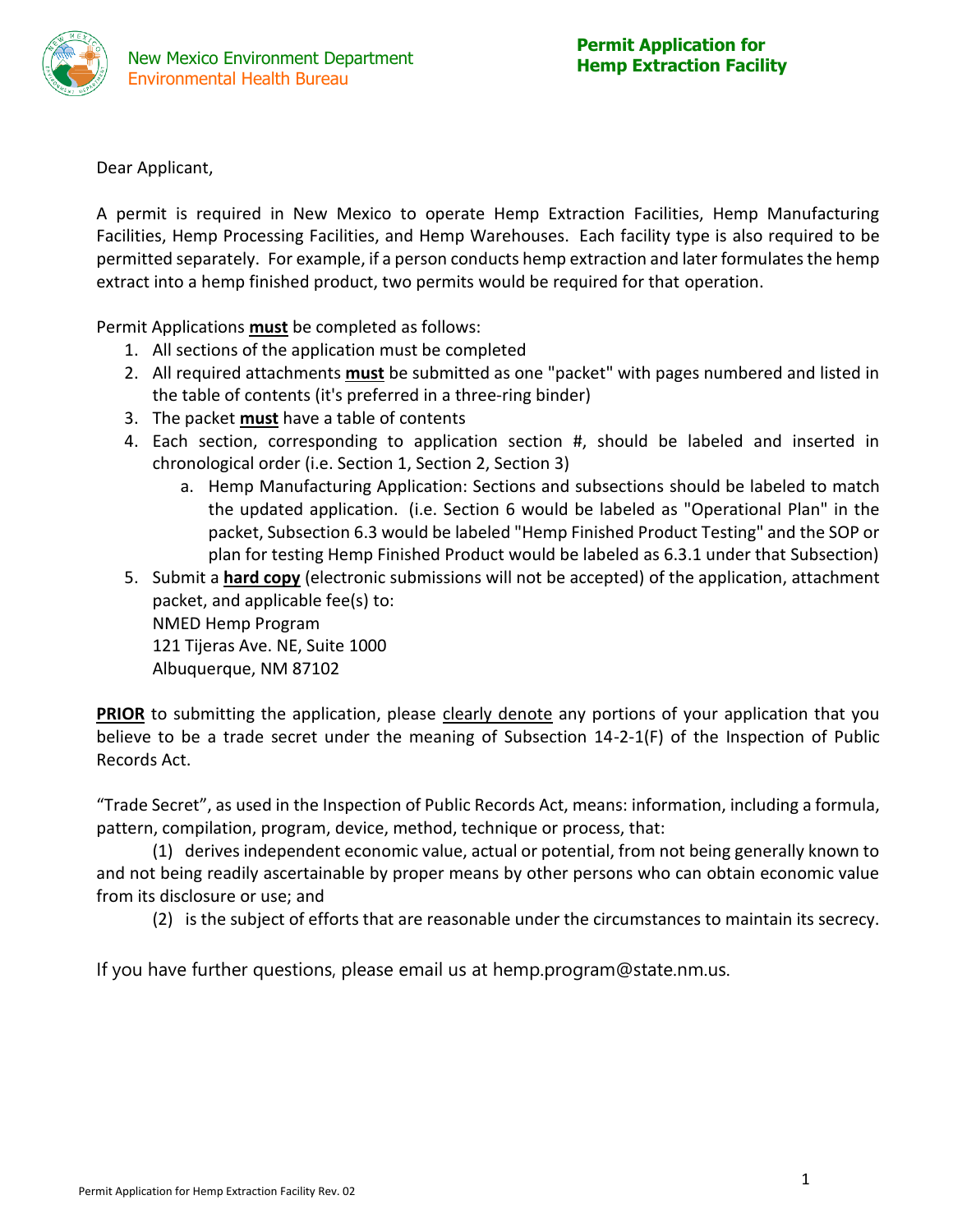

## Application Date: **\_\_\_\_\_\_\_\_\_\_\_\_\_\_\_\_\_\_\_\_\_\_\_\_**

All fields must be completed. If a field does not apply, please indicate. Incomplete applications will not be processed.

| <b>General Information</b>                             |                                            |                                                                                         |        |  |  |  |  |  |
|--------------------------------------------------------|--------------------------------------------|-----------------------------------------------------------------------------------------|--------|--|--|--|--|--|
|                                                        | <b>Facility Information</b>                |                                                                                         |        |  |  |  |  |  |
|                                                        | Name of Hemp Facility:                     |                                                                                         |        |  |  |  |  |  |
| <b>Street Address:</b><br>Phone:                       |                                            |                                                                                         |        |  |  |  |  |  |
| City:                                                  |                                            | Cell:                                                                                   |        |  |  |  |  |  |
| State:                                                 | Zip:                                       |                                                                                         | Fax:   |  |  |  |  |  |
|                                                        | Mailing Address (if different than above): |                                                                                         |        |  |  |  |  |  |
| City:                                                  |                                            |                                                                                         |        |  |  |  |  |  |
| Zip:<br>Email:<br>State:                               |                                            |                                                                                         |        |  |  |  |  |  |
|                                                        |                                            | <b>Business/Ownership Information</b>                                                   |        |  |  |  |  |  |
|                                                        |                                            | Select one: □Association □Corporation □Individual □Partnership □LLC □Other Legal Entity |        |  |  |  |  |  |
|                                                        |                                            | NM Combined Reporting System Identification Number (CRS #)                              |        |  |  |  |  |  |
| Individual or Corporate Name:                          |                                            |                                                                                         | Phone: |  |  |  |  |  |
| <b>Mailing Address:</b>                                |                                            |                                                                                         | Cell:  |  |  |  |  |  |
| City:                                                  |                                            |                                                                                         | Fax:   |  |  |  |  |  |
| State:                                                 | Zip:                                       | Email:                                                                                  |        |  |  |  |  |  |
| State:                                                 | Zip:                                       | Email:                                                                                  |        |  |  |  |  |  |
|                                                        |                                            | <b>Ownership Information (List all persons comprising legal ownership)</b>              |        |  |  |  |  |  |
| Name and Title:                                        |                                            |                                                                                         | Phone: |  |  |  |  |  |
| Mailing Address:                                       |                                            |                                                                                         | Cell:  |  |  |  |  |  |
| City:                                                  |                                            |                                                                                         | Fax:   |  |  |  |  |  |
| State:                                                 | Zip:                                       | Email:                                                                                  |        |  |  |  |  |  |
| Attach separate page, if additional space is required. |                                            |                                                                                         |        |  |  |  |  |  |

| <b>Type of Construction (Check one)</b> |  |                                                               |  |  |  |  |
|-----------------------------------------|--|---------------------------------------------------------------|--|--|--|--|
| New Construction                        |  | Remodel                                                       |  |  |  |  |
| Facility Conversion to Hemp Facility    |  | Opening or Transfer of Ownership of Existing Hemp<br>Facility |  |  |  |  |

| Type of Hemp Finished Product Manufactured (list all products) |  |  |  |  |
|----------------------------------------------------------------|--|--|--|--|
|                                                                |  |  |  |  |
|                                                                |  |  |  |  |
|                                                                |  |  |  |  |
|                                                                |  |  |  |  |
|                                                                |  |  |  |  |
|                                                                |  |  |  |  |
|                                                                |  |  |  |  |
|                                                                |  |  |  |  |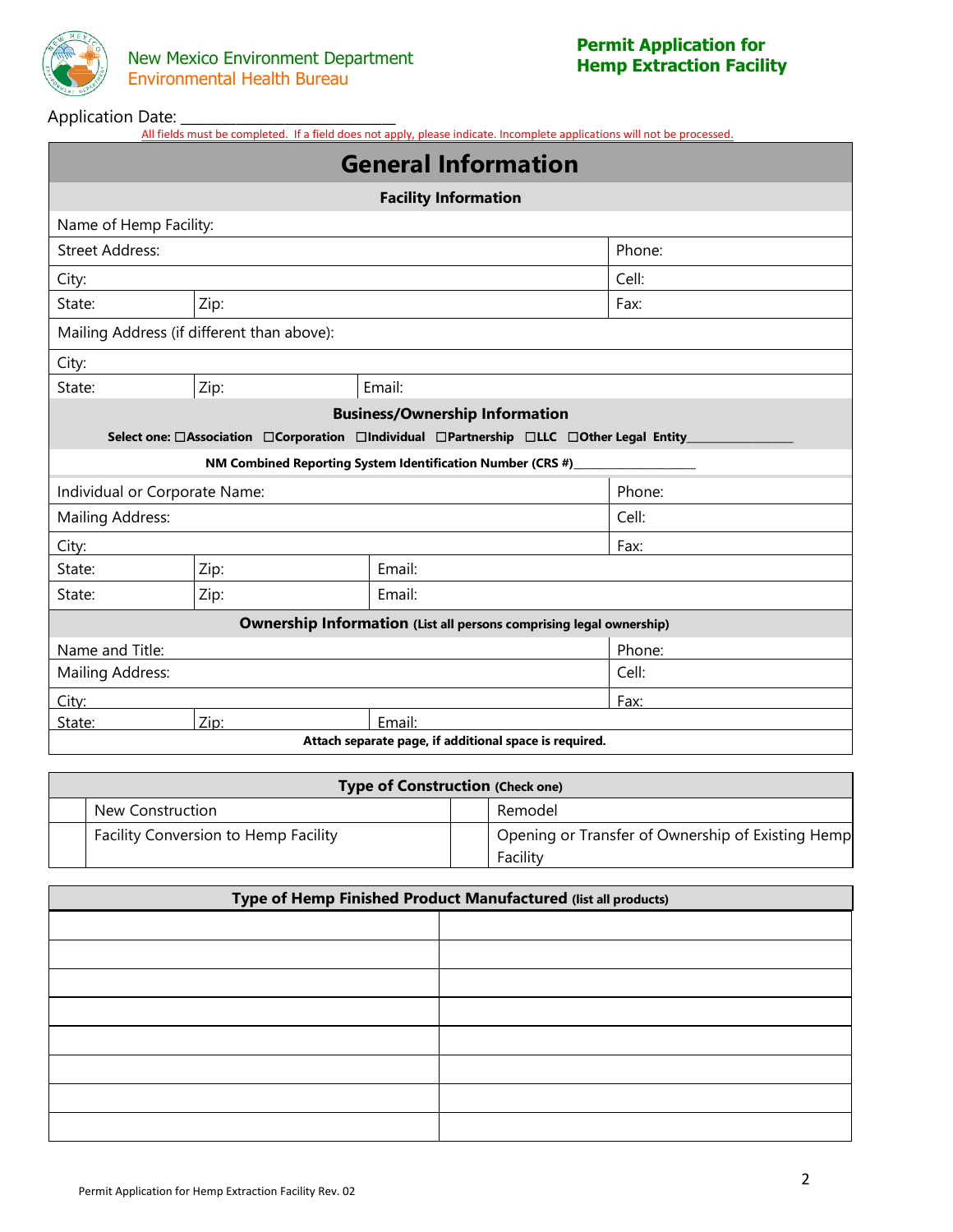

# **Permit Application for**

|              |                                                                                                                                           |    | <b>Construction and Opening Details</b>                                                                                                                                                                  |  |
|--------------|-------------------------------------------------------------------------------------------------------------------------------------------|----|----------------------------------------------------------------------------------------------------------------------------------------------------------------------------------------------------------|--|
|              | <b>Planned Construction Start Date:</b>                                                                                                   |    | Planned Opening Date:                                                                                                                                                                                    |  |
|              |                                                                                                                                           |    |                                                                                                                                                                                                          |  |
|              |                                                                                                                                           |    | Below is a checklist of required information needed to complete the plan review.<br>Please ensure all information is included.<br>** Lack of complete information will delay review and plan approval.** |  |
| $\mathbf{1}$ | <b>Floor Plan</b>                                                                                                                         | 7  | <b>Employee Health</b>                                                                                                                                                                                   |  |
|              | Floor Plan with equipment layout<br><b>Equipment Specification Sheets</b>                                                                 |    | Employee Hygiene Plan                                                                                                                                                                                    |  |
| 2            | <b>Plumbing</b>                                                                                                                           | 8  | <b>Training</b>                                                                                                                                                                                          |  |
|              | <b>Plumbing Connections</b>                                                                                                               |    | Manager and Employee Training<br>$\bullet$                                                                                                                                                               |  |
| 3            | <b>Mechanical</b> (new construction)                                                                                                      | 9  | <b>Operational Plan</b>                                                                                                                                                                                  |  |
|              | Mechanical Plans and Schedules                                                                                                            |    | List of products<br>$\bullet$<br>See Section 9 for details                                                                                                                                               |  |
| 4            | <b>Electrical</b> (new construction)                                                                                                      |    |                                                                                                                                                                                                          |  |
|              | <b>Electrical Plans and Schedules</b>                                                                                                     |    |                                                                                                                                                                                                          |  |
| 5            | <b>Site Plan</b>                                                                                                                          | 10 | <b>Administrative</b>                                                                                                                                                                                    |  |
|              | Site Plan<br>$\bullet$<br>Water Test Results (if applicable)<br>Piping diagram of the water supply<br>disinfection system (if applicable) |    | Other NMED permits held                                                                                                                                                                                  |  |
| 6            | <b>Chemical and Personal Items</b>                                                                                                        | 11 | <b>Signatures</b>                                                                                                                                                                                        |  |
|              | List on the floor plan the chemical and<br>employee personal items storage areas                                                          |    | Applicant signatures<br><b>NMED</b> signatures                                                                                                                                                           |  |

| <b>Square Footage and Area Location</b><br>*If the facility is in a multi-story structure, indicate on which floor each area is located. |                                                     |        |  |  |  |  |
|------------------------------------------------------------------------------------------------------------------------------------------|-----------------------------------------------------|--------|--|--|--|--|
| Please indicate square footage in each area                                                                                              | <b>Square Footage</b><br>( <b>ft</b> <sup>2</sup> ) | *Floor |  |  |  |  |
| Total Square Footage of the Hemp Facility                                                                                                |                                                     |        |  |  |  |  |
| Square Footage of the Hemp Extraction or Manufacturing Area                                                                              |                                                     |        |  |  |  |  |
| Square Footage of the Dishwashing Areas                                                                                                  |                                                     |        |  |  |  |  |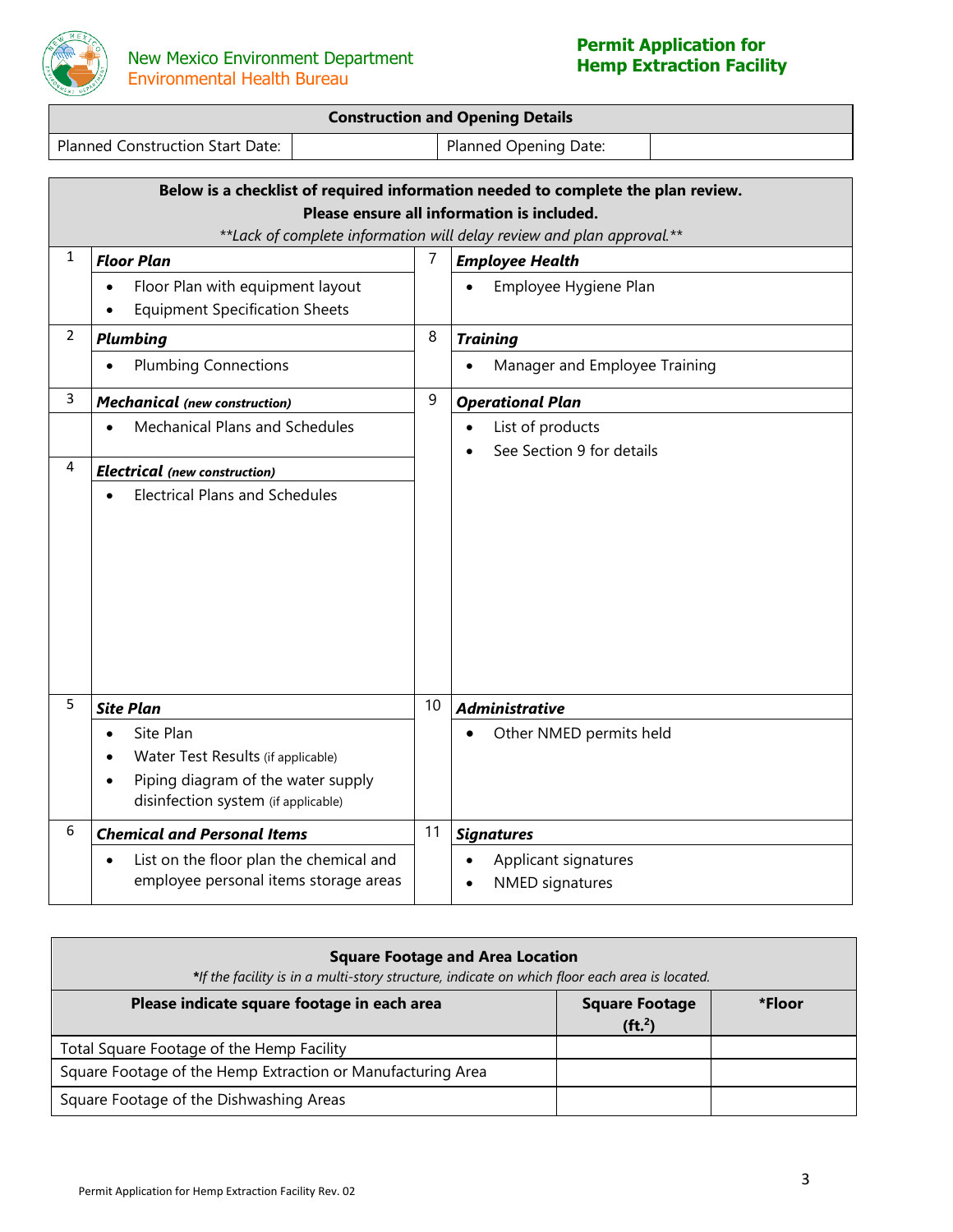

| <b>Days and Hours of Operation</b><br>Insert hours below in the following format: 8am to 8pm<br>If there is a break in the hours you are open, use the second line to insert additional hours. |            |            |               |               |            |               |            |                                                |               |               |  |               |
|------------------------------------------------------------------------------------------------------------------------------------------------------------------------------------------------|------------|------------|---------------|---------------|------------|---------------|------------|------------------------------------------------|---------------|---------------|--|---------------|
| Wednesday<br>Friday<br>Monday<br>Saturday<br>Thursday<br>Sunday<br>Tuesday<br><b>Days</b>                                                                                                      |            |            |               |               |            |               |            |                                                |               |               |  |               |
| <b>Hours</b>                                                                                                                                                                                   |            | to         | to            |               | to         | to<br>to      |            | to                                             |               |               |  | to            |
| <b>Hours</b>                                                                                                                                                                                   |            | to         | to            |               | to         | to            |            | to                                             | to            |               |  | to            |
|                                                                                                                                                                                                |            |            |               |               |            |               |            | For seasonal operations, check all that apply. |               |               |  |               |
| Jan $\square$                                                                                                                                                                                  | Feb $\Box$ | Mar $\Box$ | Apr $\square$ | May $\square$ | Jun $\Box$ | Jul $\square$ | Aug $\Box$ | Sept $\Box$                                    | Oct $\square$ | Nov $\square$ |  | Dec $\square$ |
| Additional information (if applicable):                                                                                                                                                        |            |            |               |               |            |               |            |                                                |               |               |  |               |

# *Section 1 – Floor Plan*

# **FACILITY FLOOR PLAN/EQUIPMENT LAYOUT:**

A. Submit floor plans drawn to scale that include the location and identification of all equipment including but not limited to, the items listed in table below. Check all that apply to your facility.

| <b>Floor Plan/Equipment Layout</b> |                                  |  |                                      |  |  |  |  |
|------------------------------------|----------------------------------|--|--------------------------------------|--|--|--|--|
| Hand sink(s) (required)            | <b>Ventilation Hoods</b>         |  | Warewashing Sinks/Dish Machines      |  |  |  |  |
| <b>Stoves</b>                      | Utility Mop sinks                |  | <b>Toilet Facilities</b>             |  |  |  |  |
| Refrigerators                      | <b>Chemical Storage Areas</b>    |  | Floor Sinks/Floor Drains             |  |  |  |  |
| Ovens                              | Personal Storage Areas           |  | Hose bibs/hose reels (if applicable) |  |  |  |  |
| Walk in refrigerators              | Dry Storage Areas                |  | Grease Interceptor/Grease Trap       |  |  |  |  |
| Ice Bins/Ice Machines              | Garbage/Recyclables Storage      |  | <b>Water Heater Locations</b>        |  |  |  |  |
| Freezer                            | <b>Chemical Dispensing Units</b> |  | Other:                               |  |  |  |  |
| <b>Blaster chillers</b>            | Laundry Facility Locations       |  | Other:                               |  |  |  |  |

# B. Provide refrigeration unit information in the tables below.

| <b>Refrigeration Capacities</b> |            |                         |  |  |  |  |  |
|---------------------------------|------------|-------------------------|--|--|--|--|--|
| <b>TYPE OF UNIT</b>             | # OF UNITS | <b>TOTAL CUBIC FEET</b> |  |  |  |  |  |
| Walk-in Cooler                  |            |                         |  |  |  |  |  |
| Walk-in Freezer                 |            |                         |  |  |  |  |  |
| Reach-in Cooler                 |            |                         |  |  |  |  |  |
| Reach-in Freezer                |            |                         |  |  |  |  |  |
| <b>Blast Chiller</b>            |            |                         |  |  |  |  |  |
| Other:                          |            |                         |  |  |  |  |  |
| Other:                          |            |                         |  |  |  |  |  |

#### **EQUIPMENT SPECIFICATIONS:**

C. Submit equipment specification sheets, including make and model numbers. If a specification sheet lists more than one piece of equipment, identify the specific equipment to be used.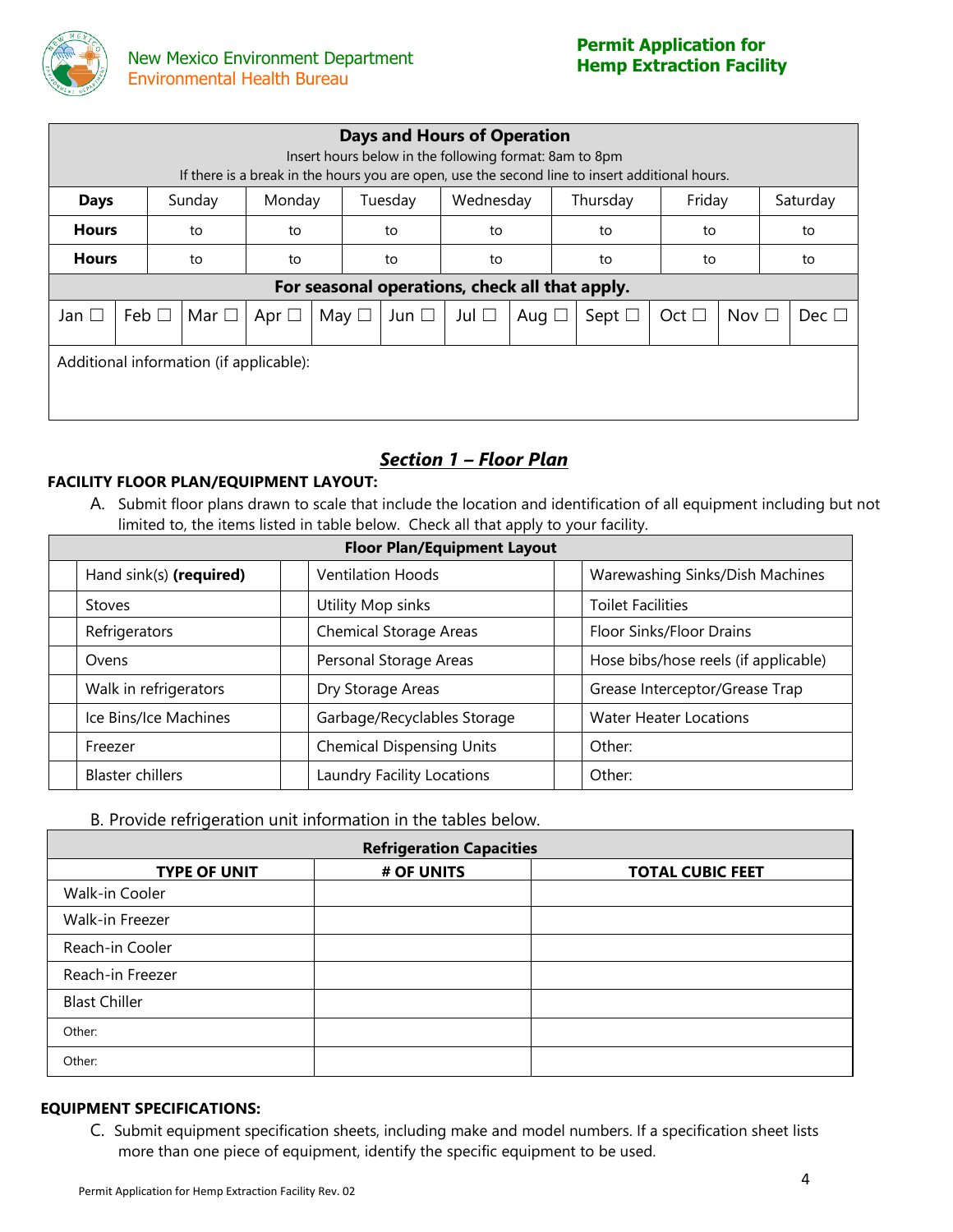

D. Complete table below to indicate method of equipment installation or attach an equipment schedule, including display units.

|                             |                                                                                                               |                   |                       |                               |         | <b>Installation Method</b>          |                                |          |                                   |                                      |  |  |
|-----------------------------|---------------------------------------------------------------------------------------------------------------|-------------------|-----------------------|-------------------------------|---------|-------------------------------------|--------------------------------|----------|-----------------------------------|--------------------------------------|--|--|
|                             | <b>Clean-In-Place Equipment Installation List</b><br>Note: Under "Installation Method", check all that apply. |                   |                       |                               |         |                                     | <b>Floor</b><br><b>Mounted</b> |          |                                   | Counter/<br>Table-<br><b>Mounted</b> |  |  |
| ID # on Plan<br>or Location | <b>Equipment</b>                                                                                              | <b>Make/Model</b> | New (N)<br>/ Used (U) | Required Yes / No<br>Plumbing | Casters | Legs<br>et<br>least<br>G<br>inches) | Sealed<br>Ξ.<br>Place          | Portable | Legs<br>(at least<br>4<br>inches) | <b>Sealed</b><br>in Place            |  |  |
|                             |                                                                                                               |                   |                       |                               |         |                                     |                                |          |                                   |                                      |  |  |
|                             |                                                                                                               |                   |                       |                               |         |                                     |                                |          |                                   |                                      |  |  |
|                             |                                                                                                               |                   |                       |                               |         |                                     |                                |          |                                   |                                      |  |  |
|                             |                                                                                                               |                   |                       |                               |         |                                     |                                |          |                                   |                                      |  |  |

# *Section 2 - Plumbing*

#### **PLUMBING CONNECTIONS:**

Complete table below for all related equipment and plumbing fixtures. Indicate if fixtures or equipment will be indirectly drained (e.g. floor sink or air gap), directly connected to the sewer (p-trap), and/or what method of backflow prevention will be used (if applicable).

| ID#<br>on Plan or<br><b>Location</b> | <b>Fixture or Equipment</b>      | <b>Indirect/Direct</b><br><b>Drainage</b> | <b>Method of Backflow</b><br><b>Prevention</b> |
|--------------------------------------|----------------------------------|-------------------------------------------|------------------------------------------------|
|                                      | <b>Warewashing Facilities</b>    |                                           |                                                |
|                                      | Dish Machines                    |                                           |                                                |
|                                      | Garbage Disposals                |                                           |                                                |
|                                      | Hand sinks                       |                                           |                                                |
|                                      | <b>Chemical Dispensing Units</b> |                                           |                                                |
|                                      | <b>Refrigeration Units</b>       |                                           |                                                |
|                                      | Mop/Utility Sink                 |                                           |                                                |
|                                      | Others:                          |                                           |                                                |
|                                      | Others:                          |                                           |                                                |
|                                      | Others:                          |                                           |                                                |

*Note: Approved backflow protection is intended to protect the water supply. A vacuum breaker on water inlet lines for dishwashing machines, garbage disposals, or hose bibs is an example. Indirect drainage is intended to protect fixtures from sewage backup. An air gap at warewashing is an example.*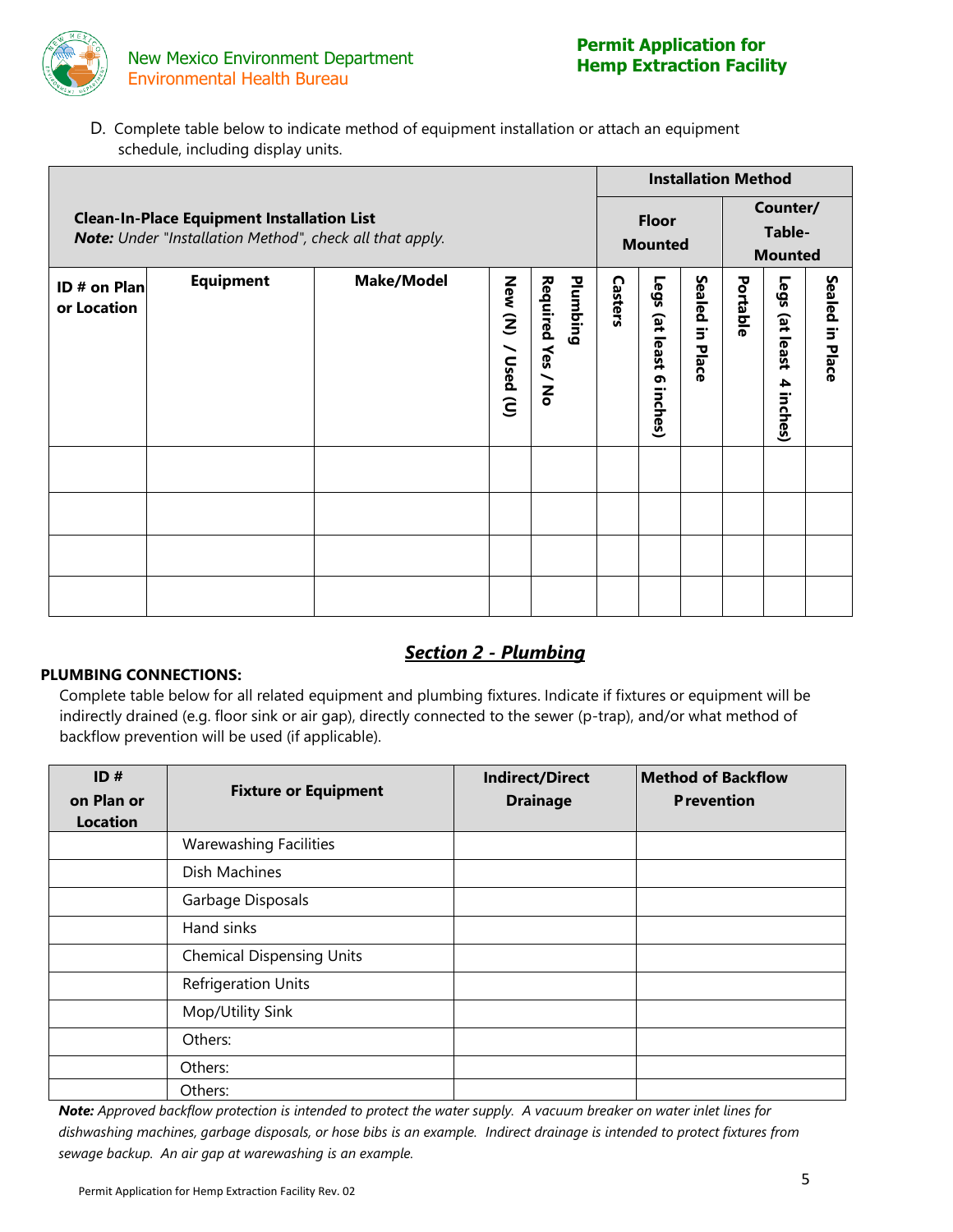

| <b>Hand Washing Sink:</b>                                                |                  |                 |  |  |  |  |
|--------------------------------------------------------------------------|------------------|-----------------|--|--|--|--|
| Do all sinks have a mixing valve or combination faucet with hot and cold | $YES\Box$        | NO <sub>1</sub> |  |  |  |  |
| running water under pressure?                                            |                  |                 |  |  |  |  |
| Are hand drying devices and hand cleanser available at each sink?        | YES <sub>1</sub> | NOT             |  |  |  |  |

| <b>Drain boards:</b>                                                             |     |                 |              |  |  |  |  |
|----------------------------------------------------------------------------------|-----|-----------------|--------------|--|--|--|--|
| Will alternate equipment or methods be used in place of traditional drain        | YES | NO <sub>1</sub> | $N/A\square$ |  |  |  |  |
| boards?                                                                          |     |                 |              |  |  |  |  |
| If yes, indicate the methods that will be used and provide specification sheets: |     |                 |              |  |  |  |  |
|                                                                                  |     |                 |              |  |  |  |  |
|                                                                                  |     |                 |              |  |  |  |  |

**Manual Warewashing** - Include the size of each compartment (*length x width x depth*) of the warewashing sinks, soiled and clean drain board lengths, and whether or not a pre-rinse spray hose will be installed for each warewashing area, including bars.

| <b>Manual Warewashing Information</b> |                                                    |                                                                      |                                                      |                                              |  |
|---------------------------------------|----------------------------------------------------|----------------------------------------------------------------------|------------------------------------------------------|----------------------------------------------|--|
| <b>ID # on Plans</b><br>or Location   | Length (inches) of<br><b>Soiled Drain</b><br>board | <b>Dimensions (inches) of</b><br><b>Sink Compartments</b><br>(LxWxD) | Length<br>(inches) of<br><b>Clean Drain</b><br>board | <b>Pre Rinse</b><br><b>Sprayer</b><br>Yes/No |  |
|                                       |                                                    | X<br>x                                                               |                                                      | $N/A\square$<br>YES□<br>NO <sub>1</sub>      |  |
|                                       |                                                    | X<br>Х                                                               |                                                      | YES□<br>N/A<br>NO <sub>[</sub>               |  |

Note: Warewashing sinks must be large enough to accommodate the largest piece of equipment or utensils used.

**Mechanical** - Provide make and model numbers and attach specification sheets for each warewashing machine by completing the table below.

| <b>Mechanical Warewashing Information</b>                     |  |                   |                 |                                       |                  |           |                                                         |  |
|---------------------------------------------------------------|--|-------------------|-----------------|---------------------------------------|------------------|-----------|---------------------------------------------------------|--|
| <b>Make</b><br>Model #                                        |  | <b>Sanitizing</b> |                 | <b>Drain board</b><br>Length (inches) | <b>Pre-Rinse</b> |           | <b>Utensil Soak Sink Dimensions</b><br>(inches) (LxWxD) |  |
|                                                               |  | <b>Heat</b>       | <b>Chemical</b> |                                       | <b>Yes</b>       | <b>No</b> |                                                         |  |
|                                                               |  |                   | L               |                                       |                  | Г         | X<br>X                                                  |  |
|                                                               |  | - 1               | $\mathcal{L}$   |                                       |                  |           | X<br>X                                                  |  |
| <b>Dirty Dishes:</b>                                          |  |                   |                 |                                       |                  |           |                                                         |  |
| Where will dirty dishes be stored prior to cleaning?          |  |                   |                 |                                       |                  |           |                                                         |  |
| How will they be rinsed before putting them into the machine? |  |                   |                 |                                       |                  |           |                                                         |  |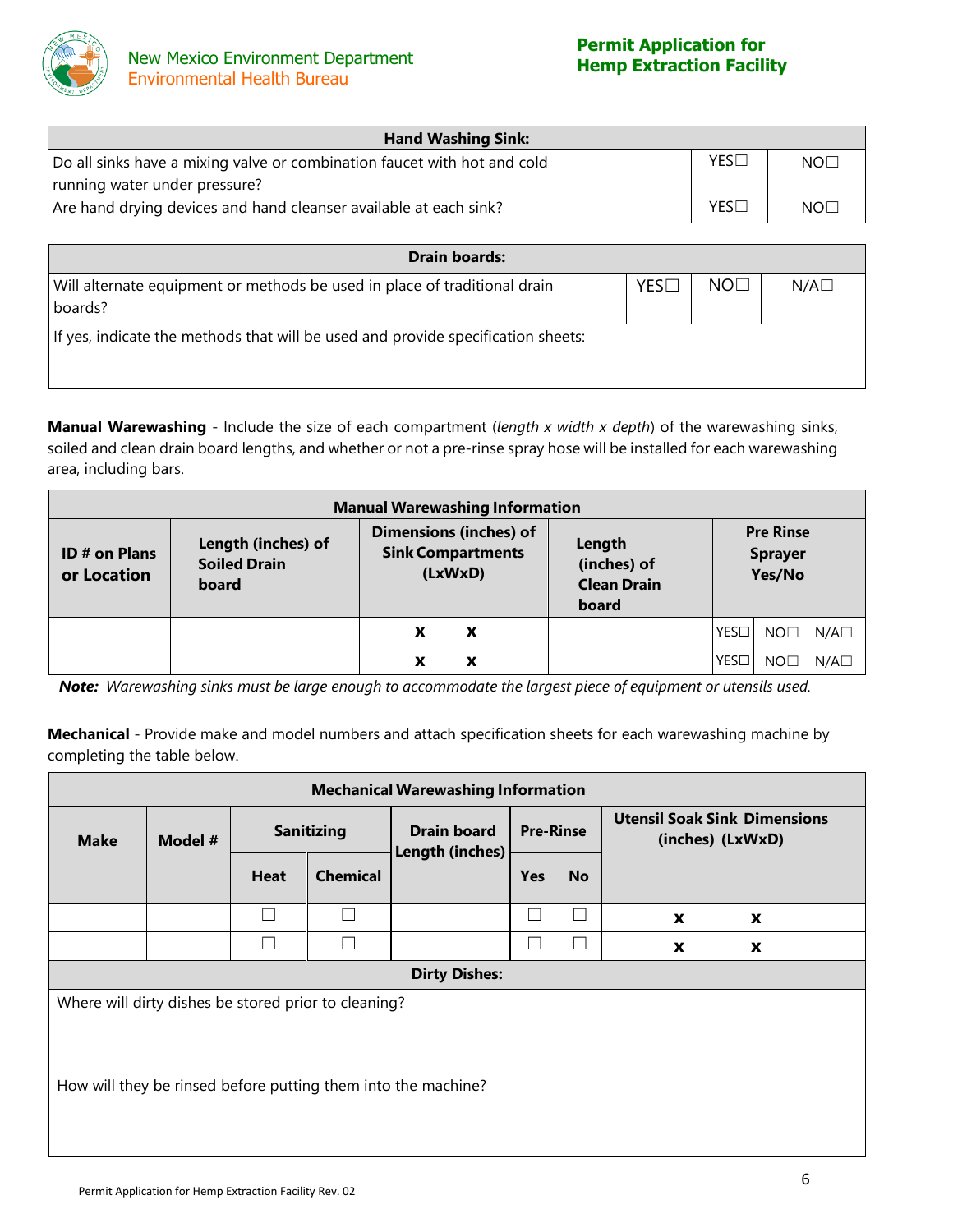

| <b>Booster Heater:</b>                 |     |     |     |
|----------------------------------------|-----|-----|-----|
| Is a separate booster heater provided? | YES | NOC | N/A |

**Water Heater** - Provide type and capacity of all water heaters.

| <b>Water Heater:</b>                             |          |
|--------------------------------------------------|----------|
| Type<br>(Ex: Standard, Quick Recovery, Tankless) | Capacity |
|                                                  |          |

Provide the number of plumbing fixtures requiring hot water in the table below. This information will be used to determine the hot water demand within the facility and sizing criteria for the water heater.

| <b>Plumbing Fixtures Requiring Hot Water</b> | <b>Number of Fixtures throughout facility</b> |
|----------------------------------------------|-----------------------------------------------|
| 3-compartment sinks                          |                                               |
| Warewashing machines                         |                                               |
| Pre-rinse sprayers                           |                                               |
| Utensil soak sinks                           |                                               |
| Hand sinks include restrooms                 |                                               |
| Mop sinks/Utility sinks                      |                                               |
| Garbage can washer                           |                                               |
| Showers                                      |                                               |
| Hose bibs used for cleaning                  |                                               |
| Other:                                       |                                               |
| Other:                                       |                                               |
| Other:                                       |                                               |

# *Section 3 – Mechanical*

#### **MECHANICAL VENTILATION PLANS AND SCHEDULES:**

- A. Provide plans and schedules that indicate the location and specifications of ventilation hoods, fire suppression systems (as required by state or local fire authority), and restroom exhaust fans. The ventilation schedule shall include exhaust capacities in cubic feet per minute (CFM) for all ventilation hoods and exhaust fans. Indicate the volume of outside air each roof top and make up air unit will supply into the building. *(new construction)*
- B. Provide make and model numbers or shop drawings for each ventilation hood and exhaust fan in table below. **(a***ll existing and new construction)*

|                              |             | <b>Ventilation Information</b> |
|------------------------------|-------------|--------------------------------|
| ID # on Plans<br>or Location | <b>Make</b> | <b>Model</b>                   |
|                              |             |                                |
|                              |             |                                |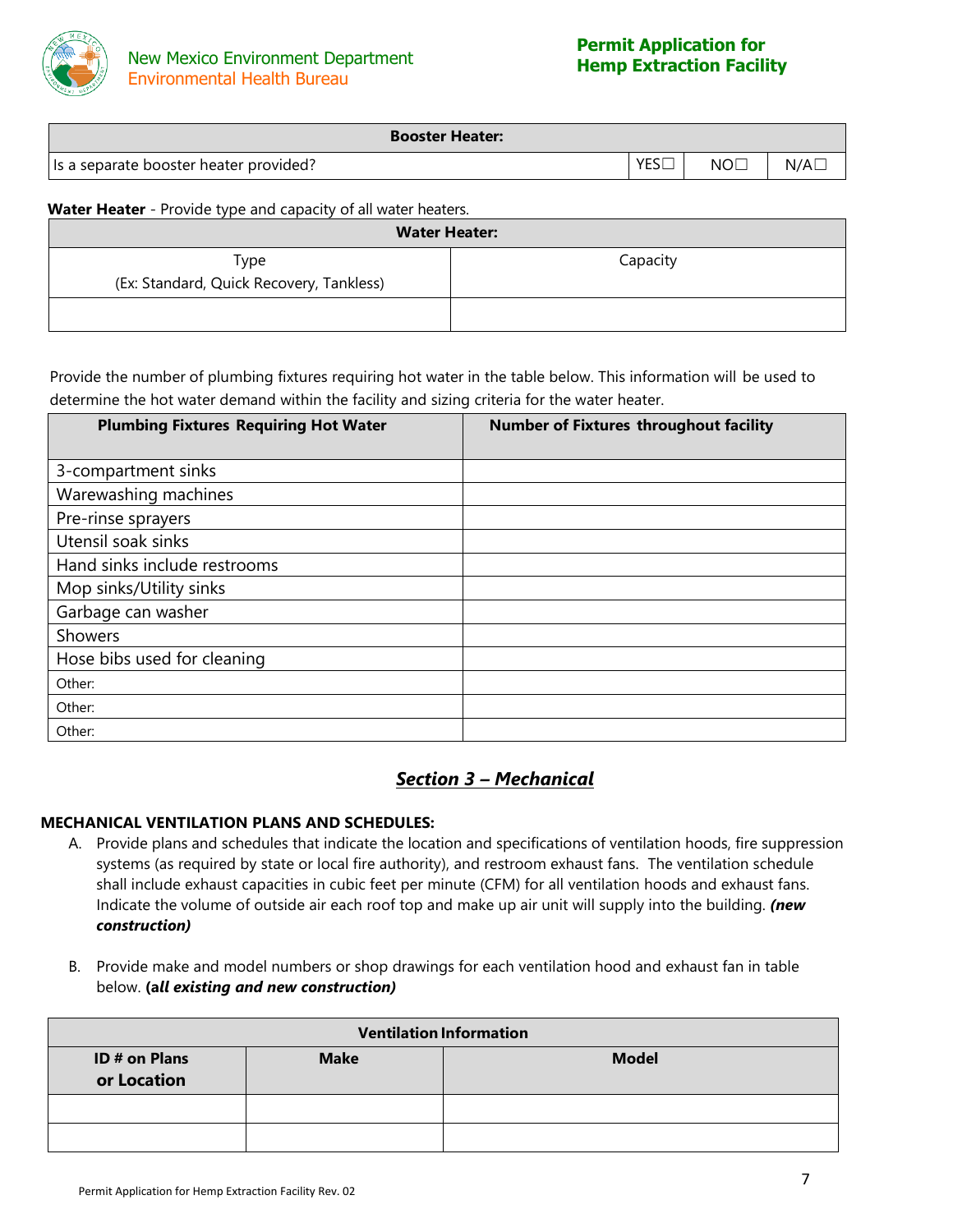

# *Section 4 – Electrical (new construction)*

# **ELECTRICAL PLANS AND SCHEDULES:**

A. Provide plans and schedules that indicate the locations and specifications of all lights. *Note: All lights in processing areas, dry storage areas, dishwashing areas, inside equipment, and above areas where open products are held or displayed must be equipped with shatter proof bulbs or shields that will protect open product, utensils and single use items from broken glass if a bulb is broken.*

# *Section 5 - Site Plan*

#### **SITE PLAN:**

- A. Submit a site plan which includes the following:
	- 1) Dumpster enclosures and trash compactors
	- 2) Outside walk-in coolers/freezers
	- 3) Outside product storage areas
	- 4) Location of well heads and well water supply lines servicing the building (if applicable).
	- 5) Location of on-site liquid waste treatment systems and associated lines servicing the building (if applicable)
	- 6) Grease interceptors/grease traps (if applicable)
	- 7) Submit piping diagram of the disinfection system. Include size of holding tank(s), pressure tank(s), make and model number of treatment system, etc.

#### **Sewage Disposal:**

Select the type of sewage disposal system that services the facility

 $\Box$  Public - Name of municipality:

 $\Box$  On-site liquid waste system – Permit number:

#### **Water Availability:**

I acknowledge and understand that running water is required at ALL times and agree to discontinue all productrelated activities, if water is not available, until water service is restored, or an alternative plan is approved by NMED.

Signature:

| <b>Water Supply:</b> (Select the type of water supply system that services the facility.) |                                            |
|-------------------------------------------------------------------------------------------|--------------------------------------------|
| $\square$ Public Water System - Name of municipality:                                     | Water Supply System (WSS)#<br>of facility: |

☐Private:

Submit a copy of the most recent water sample test results that meet the drinking Water quality standards of a noncommunity water system as specified in 20.7.10 NMAC.

| Type                                                                                                                                                                                                                              | Freguency           | Limit                                                                                                                             |
|-----------------------------------------------------------------------------------------------------------------------------------------------------------------------------------------------------------------------------------|---------------------|-----------------------------------------------------------------------------------------------------------------------------------|
| <b>Total Coliform</b>                                                                                                                                                                                                             | Initial and Monthly | Absent                                                                                                                            |
| Nitrate                                                                                                                                                                                                                           | Initial and Annual  | 10 ppm                                                                                                                            |
| Nitrite                                                                                                                                                                                                                           | Initial             | $<$ 1.0 ppm                                                                                                                       |
| $\mathbf{A}$ . The second contract of the second contract of the second contract of the second contract of the second contract of the second contract of the second contract of the second contract of the second contract of the |                     | $\mathbf{r}$ and $\mathbf{r}$ are the contract of $\mathbf{r}$ and $\mathbf{r}$ and $\mathbf{r}$ are the contract of $\mathbf{r}$ |

A list of certified labs can be located at:<https://www.env.nm.gov/dwb/sampling/CertifiedLabs.htm>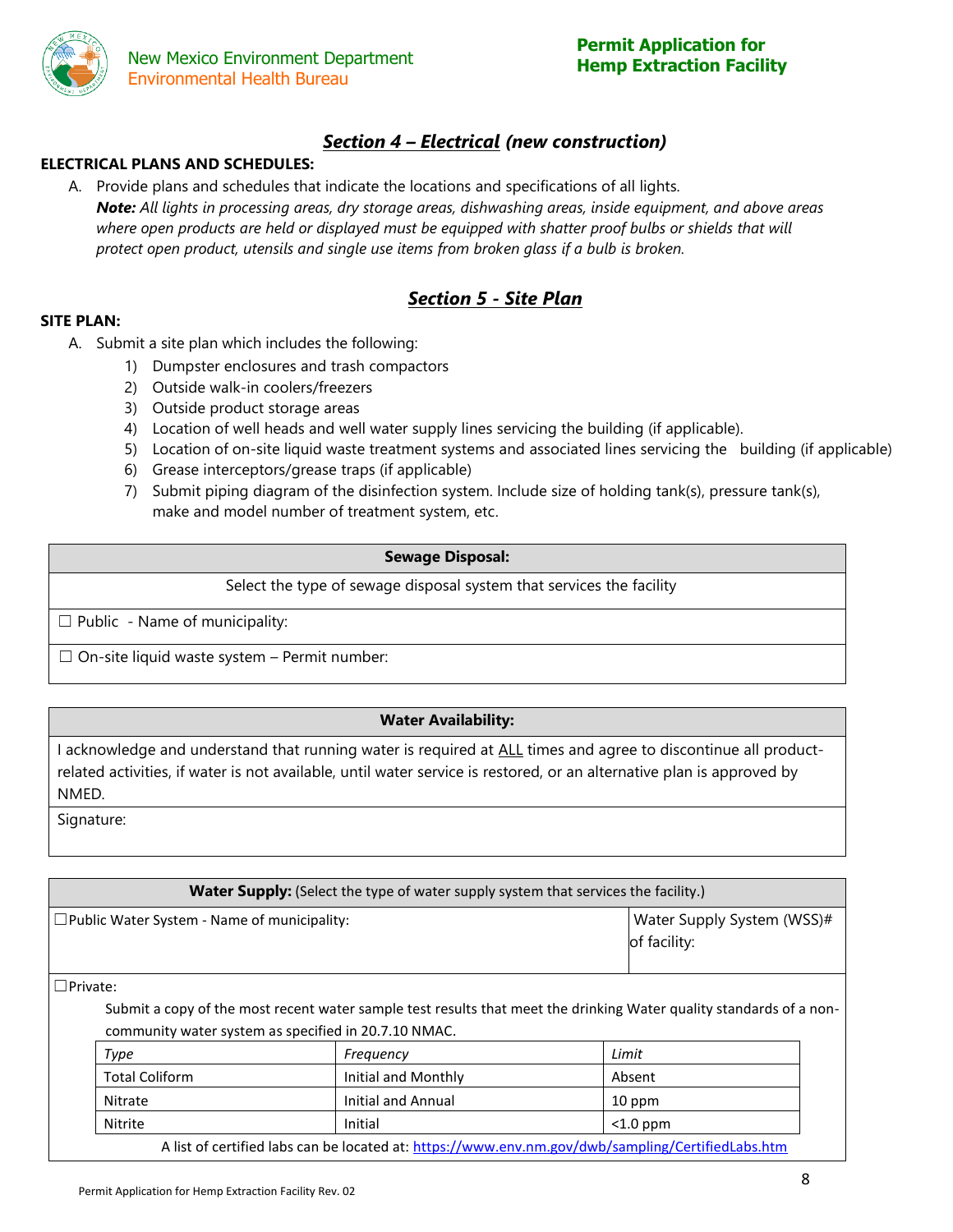

| <b>Private Drinking Water Supply Information</b>                  |     |                 |       |                 |  |
|-------------------------------------------------------------------|-----|-----------------|-------|-----------------|--|
| Setback to liquid waste drain field (feet):<br>Well Depth (feet): |     |                 |       |                 |  |
| Disinfection                                                      | YES | NO <sub>1</sub> | Type: |                 |  |
| Is there a water treatment device?                                |     |                 | YES   | NO <sub>1</sub> |  |
| If yes, how will the device be inspected and serviced?            |     |                 |       |                 |  |

# *Section 6 – Chemical and Personal Items*

#### **Cross Contamination Prevention:**

Describe how product, equipment, utensils, linens, and single-service articles will be protected from contamination by chemicals and personal items:

# *Section 7 – Employee Health*

| <b>Employee Health:</b>                                                                                                                                                                                                                                            |                                              |                 |
|--------------------------------------------------------------------------------------------------------------------------------------------------------------------------------------------------------------------------------------------------------------------|----------------------------------------------|-----------------|
| Describe how employees will report illness information to the person in charge:                                                                                                                                                                                    |                                              |                 |
| Is there a written policy to exclude or restrict employees who are sick or have infected cuts<br>and lesions? (Reference 2-201.12 Exclusions and Restrictions and 2-201.13 Removal,<br>Adjustment, or Retention of Exclusions and Restrictions, in the Food Code.) | $YES$ $\square$<br>If yes, please<br>attach. | NO <sub>1</sub> |
| If no, please describe.                                                                                                                                                                                                                                            |                                              |                 |

# **Bare Hand Contact:**

How will bare hand contact with hemp products be avoided during production and packing? Check all that apply and/or explain:

| Utensils $\square$             | Gloves $\square$          | Deli Tissue $\Box$ |
|--------------------------------|---------------------------|--------------------|
| Dispensing equipment $\square$ | $\mathsf{Other}\ \square$ |                    |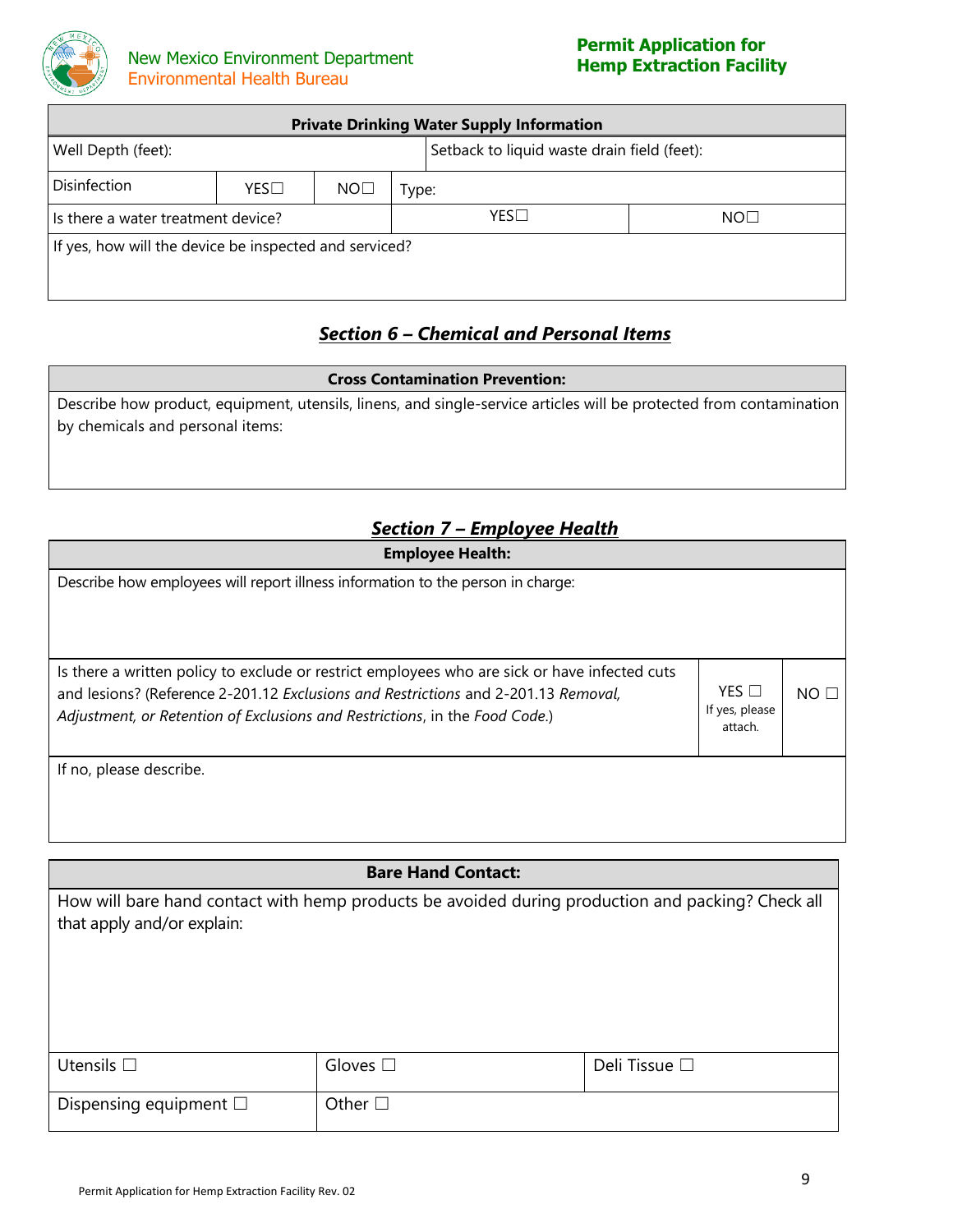

#### **Helpful Resources**

#### **Employee Health and Personal Hygiene Handbook:**

[http://www.fda.gov/Food/GuidanceRegulation/RetailFoodProtection/IndustryandRegulatoryAssistanceandTrainingResources/ucm](http://www.fda.gov/Food/GuidanceRegulation/RetailFoodProtection/IndustryandRegulatoryAssistanceandTrainingResources/ucm113827.htm) [113827.htm](http://www.fda.gov/Food/GuidanceRegulation/RetailFoodProtection/IndustryandRegulatoryAssistanceandTrainingResources/ucm113827.htm)

# *Section 8 – Training* **Manager and Employee Training:** Describe and/or attach the manager and employee training plan and record keeping system:

# *Section 9 – Operational Plan*

- A. Submit list of all hemp products
- B. Submit an Operational Plan for each product type. Refer to checklist below for requirements:

#### **Hemp Extraction Operational Plan Checklist**

Operational Plan includes the product formulation, production steps, safety requirements, distribution, labeling, and Recall procedures of a hemp product that will be implemented by a hemp extractor or manufacturer.

Hemp products or types of production methods may be grouped together, if the Product Hazard, Critical Control Points, Critical Limits, and procedures required are essentially identical. The grouping of operational plans together shall be approved by the Regulatory Authority.

|                | Product information:                                                                                                                                                                                                                                                                                  |
|----------------|-------------------------------------------------------------------------------------------------------------------------------------------------------------------------------------------------------------------------------------------------------------------------------------------------------|
|                | Planned source of hemp products                                                                                                                                                                                                                                                                       |
| $\mathcal{P}$  | Names of the ingredient(s) listed in order by weight (largest quantity first)                                                                                                                                                                                                                         |
| 3              | Final product pH (if applicable)                                                                                                                                                                                                                                                                      |
| 4              | Final product water activity $(a_w)$ (if applicable)                                                                                                                                                                                                                                                  |
| 5              | Names of any preservatives (if none, write none)                                                                                                                                                                                                                                                      |
| 6              | The type of packaging to be used and whether the packaging is integral to product<br>stability                                                                                                                                                                                                        |
| $\overline{7}$ | The intended distribution and use condition of the product                                                                                                                                                                                                                                            |
| 8              | If the product is to be distributed at ambient, refrigerated or frozen temperature                                                                                                                                                                                                                    |
| 9              | The expected shelf life during distribution, retail storage, and in the hands of the consumer                                                                                                                                                                                                         |
| 10             | How the product should be prepared for consumption                                                                                                                                                                                                                                                    |
| 11             | What mishandling of the product might occur in the merchandising channels or in the hands of the<br>consumer                                                                                                                                                                                          |
| 12             | A description of the batch / lot ID coding system - Hemp facilities shall design, maintain and use a coding<br>system that will identify the date and place of manufacture of each hemp product and shall be clearly<br>visible on the product label or securely affixed to the body of the container |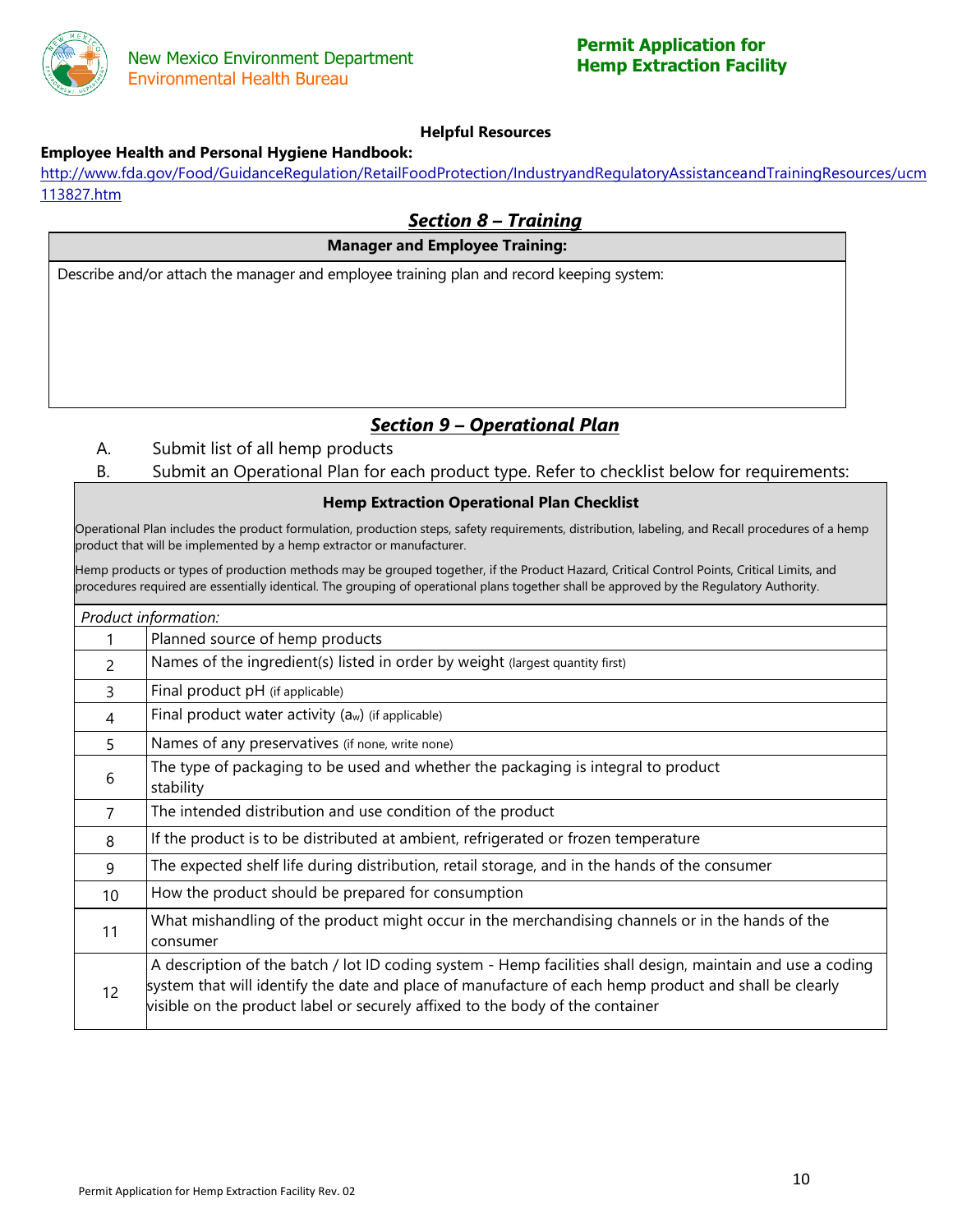

# **New Mexico Environment Department** Environmental Health Bureau

# **Permit Application for**

| Recall: |                                                                                                                                                                                                                                                                                                                                                                                                                                                         |  |  |  |
|---------|---------------------------------------------------------------------------------------------------------------------------------------------------------------------------------------------------------------------------------------------------------------------------------------------------------------------------------------------------------------------------------------------------------------------------------------------------------|--|--|--|
| 13      | Attach a description of the firm's written product recall procedure<br>Plans for identifying products which may be adulterated or misbranded<br>$\bullet$<br>Procedures for collecting, warehousing, controlling, reworking, and/or disposal of recalled<br>$\bullet$<br>products<br>System for determining the effectiveness of recalls<br>$\bullet$<br>Persons to contact when implementing a recall, including the regulatory authority<br>$\bullet$ |  |  |  |
|         | <b>Operational Procedure:</b>                                                                                                                                                                                                                                                                                                                                                                                                                           |  |  |  |
|         | The complete operational procedure for the intended process, using a flow chart.                                                                                                                                                                                                                                                                                                                                                                        |  |  |  |
| 14      | In addition, describe in detail the production procedure, including the following, if applicable:<br>The proposed extraction method, and approval from RLD/LP Gas Bureau if utilizing propane or<br>$\bullet$<br>butane for extraction;<br>The proposed process for the removal of all harmful solvents used during the extraction process;                                                                                                             |  |  |  |

- The intended end use or disposal method for all parts of the hemp plant, residual solvents, and unused hemp-derived material;
- The safety measures proposed to protect the public and employees from dangers associated with extraction methods

#### *Product Labels:*

| 15                              | Submit proposed product labels that comply with:<br>human consumption: CFR title 21, part 101 and the New Mexico Food Act;<br>absorption by humans: CFR title 21, parts 701 and 740<br>inhalation by humans: applicable state and federal labeling requirements<br>Hemp finished products labels shall identify:<br>CBD content in the package and/or container, labeled in milligrams; and<br>Total THC content in the package and/or container, labeled in milligrams |  |  |  |  |
|---------------------------------|-------------------------------------------------------------------------------------------------------------------------------------------------------------------------------------------------------------------------------------------------------------------------------------------------------------------------------------------------------------------------------------------------------------------------------------------------------------------------|--|--|--|--|
|                                 | Attach actual size sample label                                                                                                                                                                                                                                                                                                                                                                                                                                         |  |  |  |  |
| Record Keeping:                 |                                                                                                                                                                                                                                                                                                                                                                                                                                                                         |  |  |  |  |
| 16                              | Proposed record keeping system to assure traceability of hemp products from harvest to hemp<br>finished products                                                                                                                                                                                                                                                                                                                                                        |  |  |  |  |
| Pest Control Plan:              |                                                                                                                                                                                                                                                                                                                                                                                                                                                                         |  |  |  |  |
| 17                              | Attach proposed pest control plan                                                                                                                                                                                                                                                                                                                                                                                                                                       |  |  |  |  |
| Monitoring Equipment List:      |                                                                                                                                                                                                                                                                                                                                                                                                                                                                         |  |  |  |  |
| 19                              | Proposed equipment to measure and monitor product safety factors related to the production<br>of proposed products                                                                                                                                                                                                                                                                                                                                                      |  |  |  |  |
| <b>Product Monitoring Logs:</b> |                                                                                                                                                                                                                                                                                                                                                                                                                                                                         |  |  |  |  |
| 20                              | Provide a copy of each proposed monitoring logs necessary to document achievement of<br>critical product safety factors (critical limits).                                                                                                                                                                                                                                                                                                                              |  |  |  |  |
|                                 |                                                                                                                                                                                                                                                                                                                                                                                                                                                                         |  |  |  |  |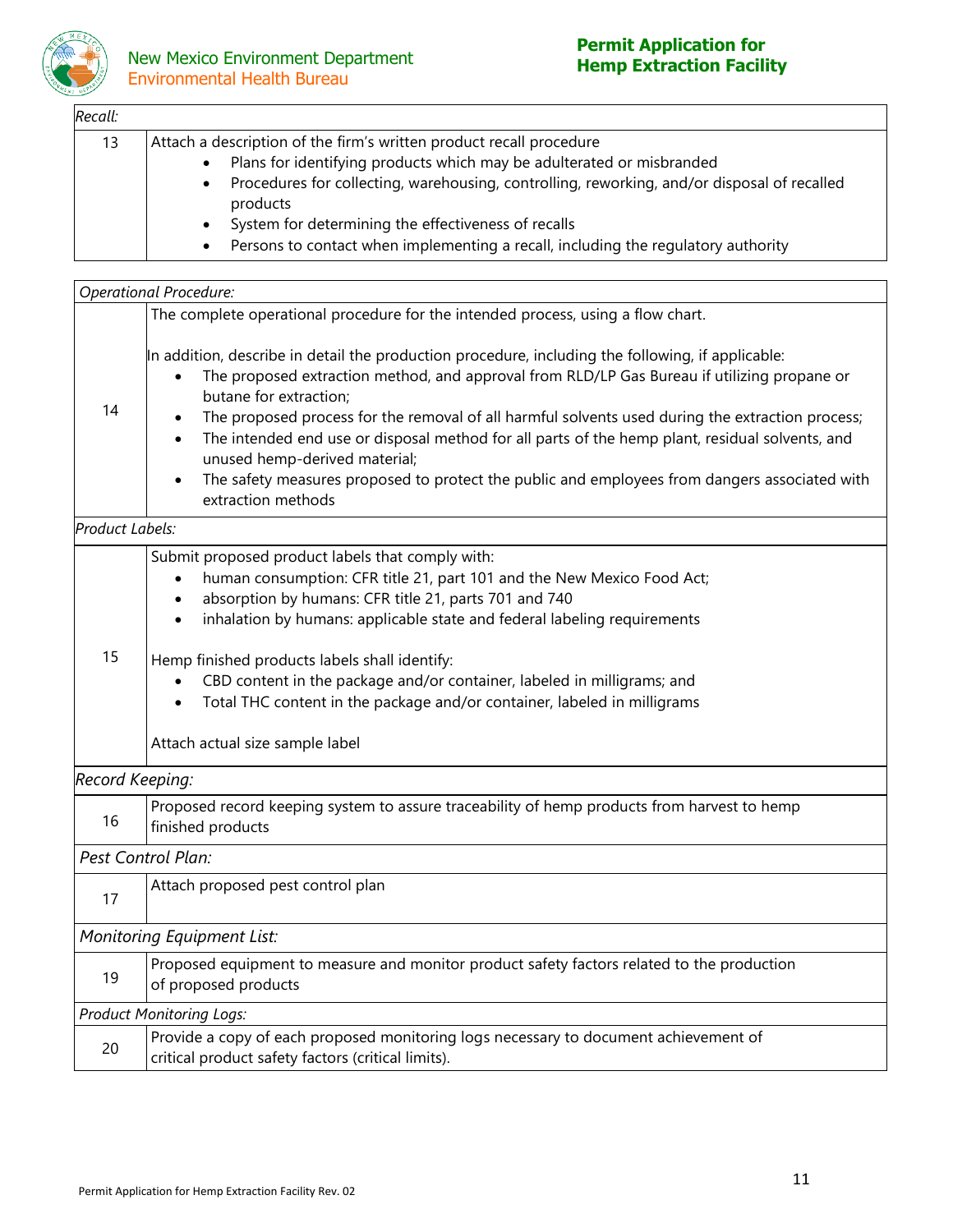

| SSOPs:                         |                                                                                                                                                                                                                                                                                                                                                                                                                                                                                                                                                                                                                                                                                                                                                                                                                                                                                                                                                                                                                                                                                                                                                                                                                                                                                                                                                                                                                                                                                                                                                                                                                                                                                                                                                                                                                                        |  |  |  |  |
|--------------------------------|----------------------------------------------------------------------------------------------------------------------------------------------------------------------------------------------------------------------------------------------------------------------------------------------------------------------------------------------------------------------------------------------------------------------------------------------------------------------------------------------------------------------------------------------------------------------------------------------------------------------------------------------------------------------------------------------------------------------------------------------------------------------------------------------------------------------------------------------------------------------------------------------------------------------------------------------------------------------------------------------------------------------------------------------------------------------------------------------------------------------------------------------------------------------------------------------------------------------------------------------------------------------------------------------------------------------------------------------------------------------------------------------------------------------------------------------------------------------------------------------------------------------------------------------------------------------------------------------------------------------------------------------------------------------------------------------------------------------------------------------------------------------------------------------------------------------------------------|--|--|--|--|
| 21                             | Sanitation Controls - Provide the Sanitation Standard Operating Procedures (SSOPs) that addresses<br>$\bullet$<br>sanitation conditions and practices before, during, and after processing<br>Safety of the water that comes into contact with Product or product-contact surfaces or<br>$\circ$<br>that is used in the manufacture of ice;<br>Condition and cleanliness of product-contact surfaces, including utensils, gloves, and outer<br>$\circ$<br>garments;<br>Prevention of cross contamination from insanitary objects to Product, product- packaging<br>$\circ$<br>material, and other product-contact surfaces, including utensils, gloves, and outer<br>garments, and from raw product to processed product;<br>Prevention of allergen cross contact<br>$\circ$<br>Maintenance of hand washing, hand sanitizing, and toilet facilities;<br>$\circ$<br>Protection of Product, product-packaging material, and product-contact surfaces from<br>$\circ$<br>adulteration with lubricants, fuel, pesticides, cleaning compounds, sanitizing agents,<br>condensate, and other chemical, physical, and biological contaminants;<br>Proper labeling, storage, and use of toxic compounds;<br>O<br>Control of Employee health conditions that could result in the microbiological<br>$\circ$<br>contamination of hemp products.<br>Exclusion of pests from the hemp facility<br>$\circ$<br>Monitoring - Describe how the hemp facility shall monitor the conditions and practices during<br>$\bullet$<br>extracting and manufacturing with sufficient frequency to ensure, at a minimum, conformance with<br>those conditions and practices specified in the SSOPs are being met.<br>Records - Describe how the facility shall maintain SSOPs records that, at a minimum, document the<br>$\bullet$<br>monitoring and corrections |  |  |  |  |
| <b>Additional Requirements</b> |                                                                                                                                                                                                                                                                                                                                                                                                                                                                                                                                                                                                                                                                                                                                                                                                                                                                                                                                                                                                                                                                                                                                                                                                                                                                                                                                                                                                                                                                                                                                                                                                                                                                                                                                                                                                                                        |  |  |  |  |
|                                | If you plan to produce certain hemp products, or food products containing hemp, additional requirements<br>may exist. For example, if you plan to produce a shelf-stable food, such as salsa or beef jerky, additional<br>requirements will include pH lab analysis for salsa or water activity lab analysis for beef jerky. Submit<br>additional information as required. Please direct further questions to the NMED Hemp Program email                                                                                                                                                                                                                                                                                                                                                                                                                                                                                                                                                                                                                                                                                                                                                                                                                                                                                                                                                                                                                                                                                                                                                                                                                                                                                                                                                                                              |  |  |  |  |

# *Section 10 - Administrative*

| <b>Other NMED Permits Held</b> |          |  |  |  |  |
|--------------------------------|----------|--|--|--|--|
| Name of Facility               | Permit # |  |  |  |  |
|                                |          |  |  |  |  |
|                                |          |  |  |  |  |
|                                |          |  |  |  |  |

hemp.program@state.nm.us.